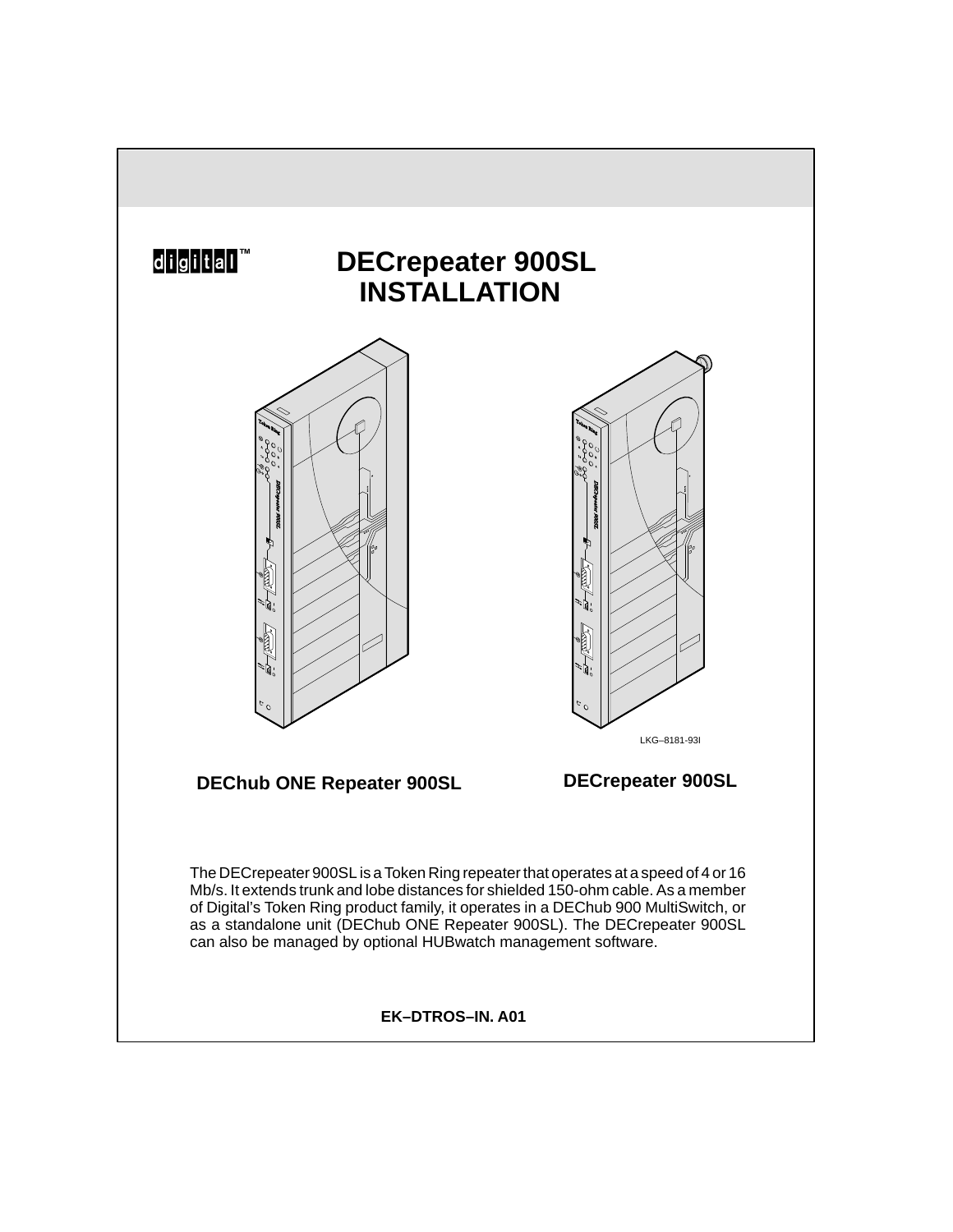# **Copyright**

 EK–DTROS–IN. A01 August 1993

The information in this document is subject to change without notice and should not be construed as a commitment by Digital Equipment Corporation. Digital Equipment Corporation assumes no responsibility for any errors that may appear in this document.

> Copyright © 1993 by Digital Equipment Corporation All Rights Reserved. Printed in U.S.A.

> > $***$

The following are trademarks of Digital Equipment Corporation:

DEC, DEChub, DEChub ONE, DECmau, DECrepeater, Digital, HUBwatch, MultiSwitch, and the Digital logo.

 $***$ 

#### **FCC NOTICE** – Class A Computing Device:

This equipment generates, uses, and may emit radio frequency energy. The equipment has been type tested and found to comply with the limits for a Class A computing device pursuant to Subpart J of Part 15 of FCC Rules, which are designed to provide reasonable protection against such radio frequency interference when operated in a commercial environment. Operation of this equipment in a residential area may cause interference; in which case, measures taken to correct the interference are at the user's expense.

 $***$ 

#### **VCCI NOTICE** – Class 1 Computing Device:

This equipment is in the 1st Class category (information equipment to be used in commercial and/or industrial areas) and conforms to the standards set by the Voluntary Control Council for Interference by Data Processing Equipment and Electronic Office Machines aimed at preventing radio interference in commercial and/or industrial areas.

Consequently, when used in a residential area or in an adjacent area thereto, radio interference may be caused to radios and TV receivers, etc.

Read the instructions for correct handling.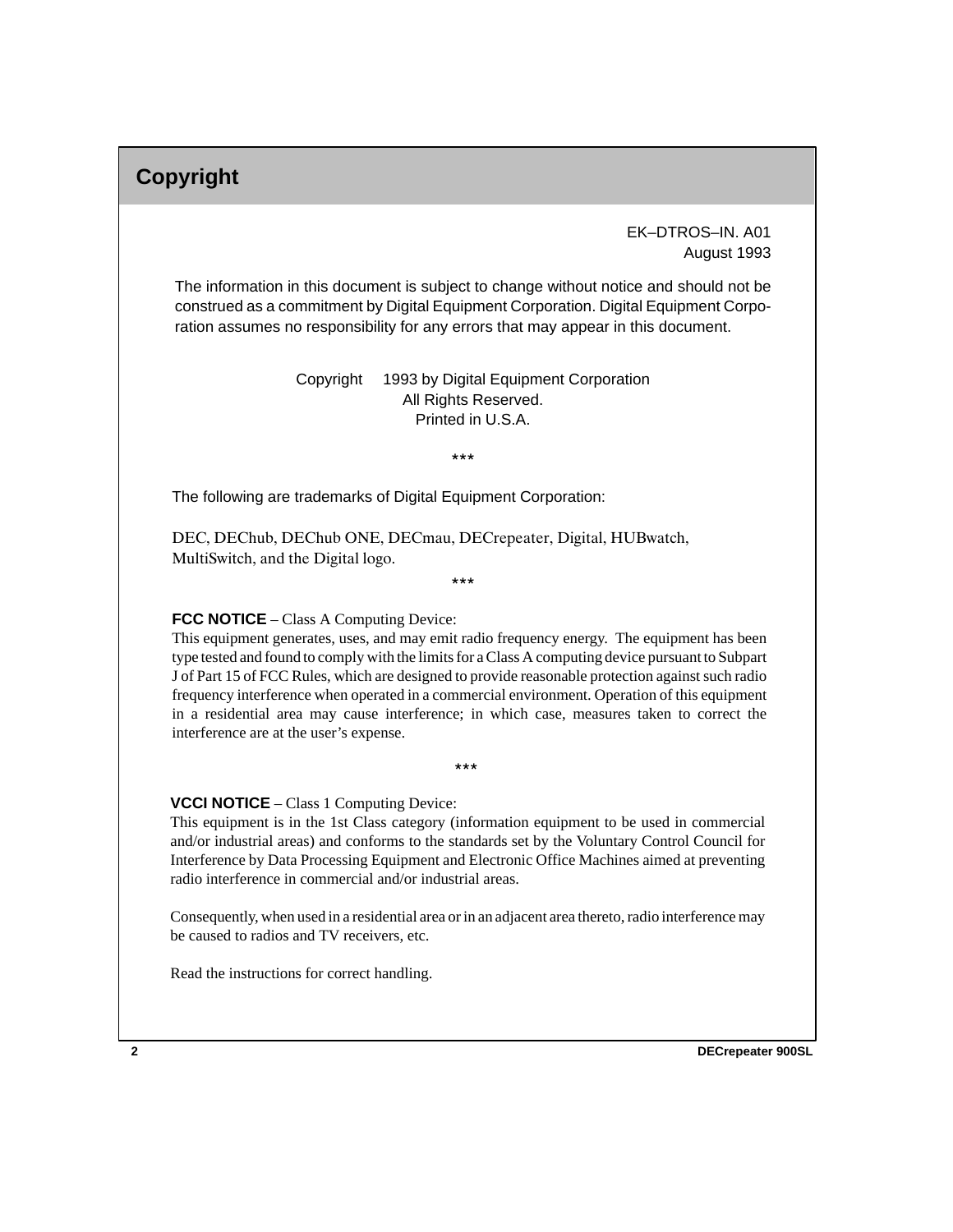### **Front Panel**



- **1) Power LED.** Lights when the repeater has power.
- **2) Module OK LED.** Lights when the repeater passes self-test. If the repeater fails self-test, the Module OK LED is off.
- **3) Ring A/B LEDs.** In a DEChub 900 MultiSwitch, when either the A LED or the B LED is on, the respective A or B ring is active. In a standalone repeater, both Ring LEDs are always off.
- **4) Speed LEDs.** Either the 16 LED or the 4 LED is on to show the ring speed.
- **5) Ring In LED.** Lights when a Ring In connection is active.
- **6) Ring Out LED.** Lights when a Ring Out connection is active.
- **7) Speed Switch.** Sets speed. Set to 16 when the network speed is 16 Mb/s. Set to 4 when the network speed is 4 Mb/s. Network management cannot override Speed switch settings.
- **8) Ring In Port.** Connects Ring In to the Ring Out port of a repeater or Multistation Access Unit (MAU).
- **9) Autowrap Switches**. Determine whether or not the repeater automatically loops back when it detects a disconnected link on Ring In or Ring Out. If the Ring In or Ring Out port connects to a device with Digital's Autowrap, set the switch to 1 to enable Autowrap. If the Ring In or Ring Out port connects to a device without Digital's Autowrap, set the switch to 0 to disable Autowrap.
- **10) Ring Out Port.** Connects Ring Out to the Ring In port of a repeater or Multistation Access Unit (MAU).
- **11) Reset Switch.** Resets all settings, except for the Speed switch setting, to their factory defaults. To reset: while turning on the power, press the reset switch with a pen or screwdriver.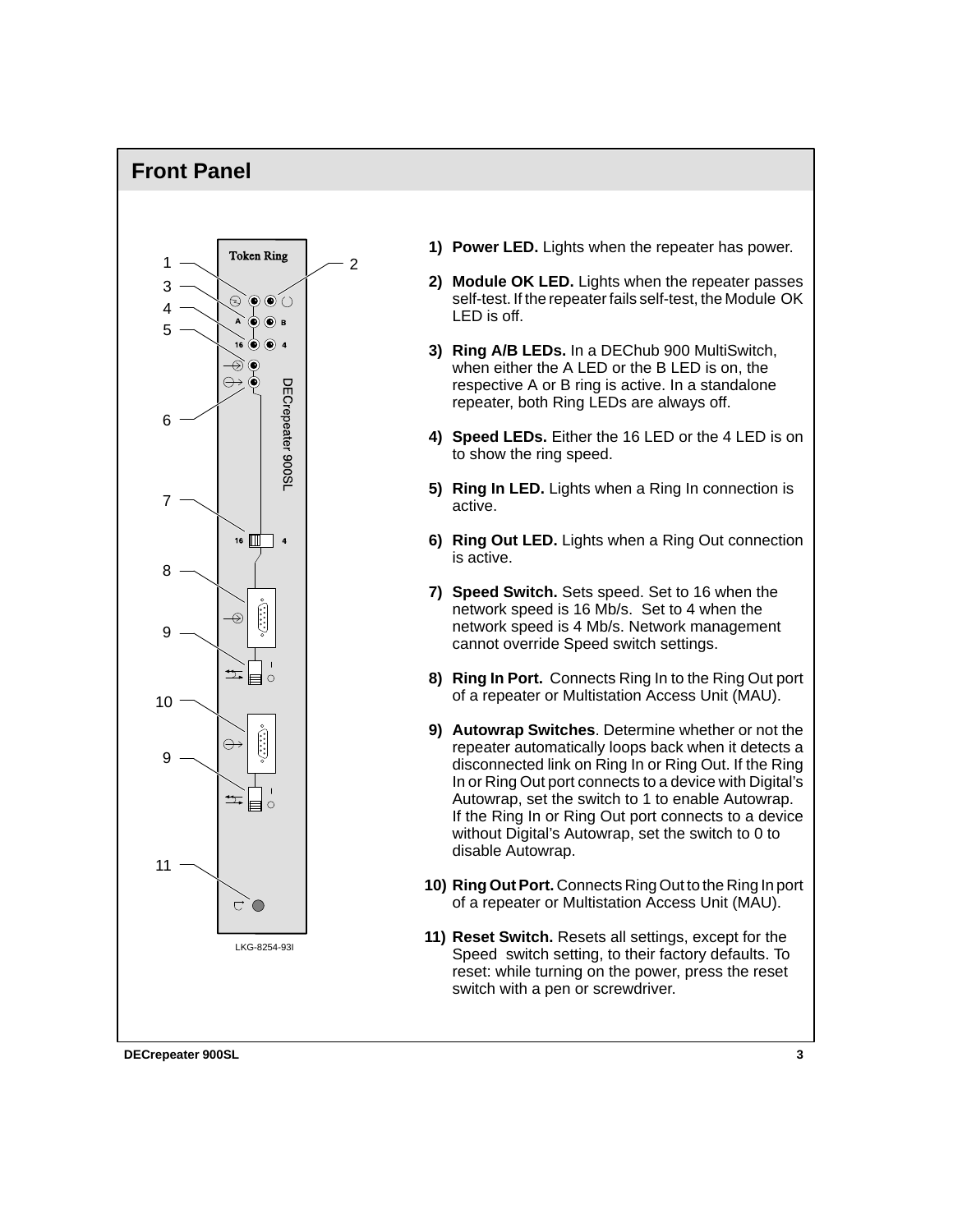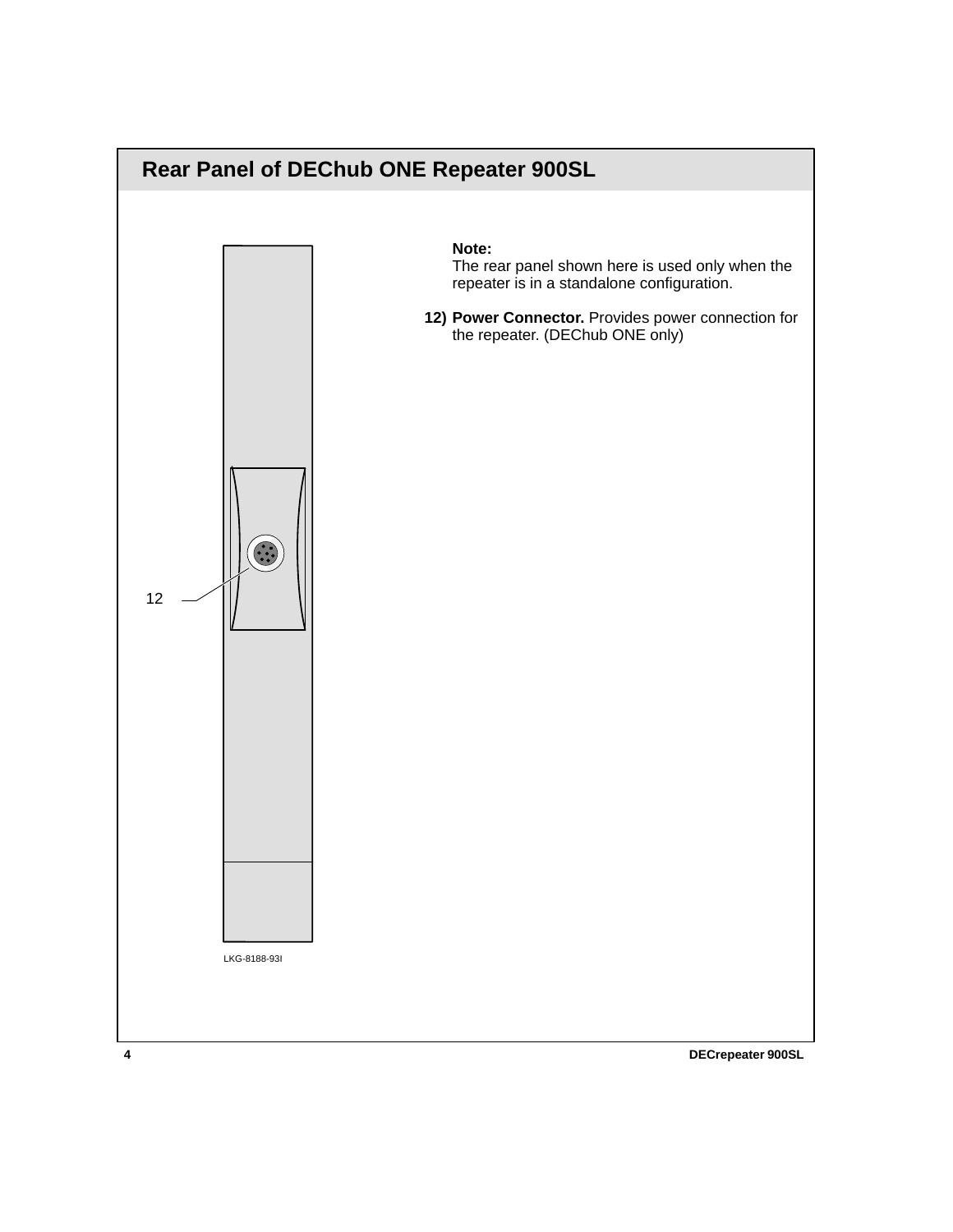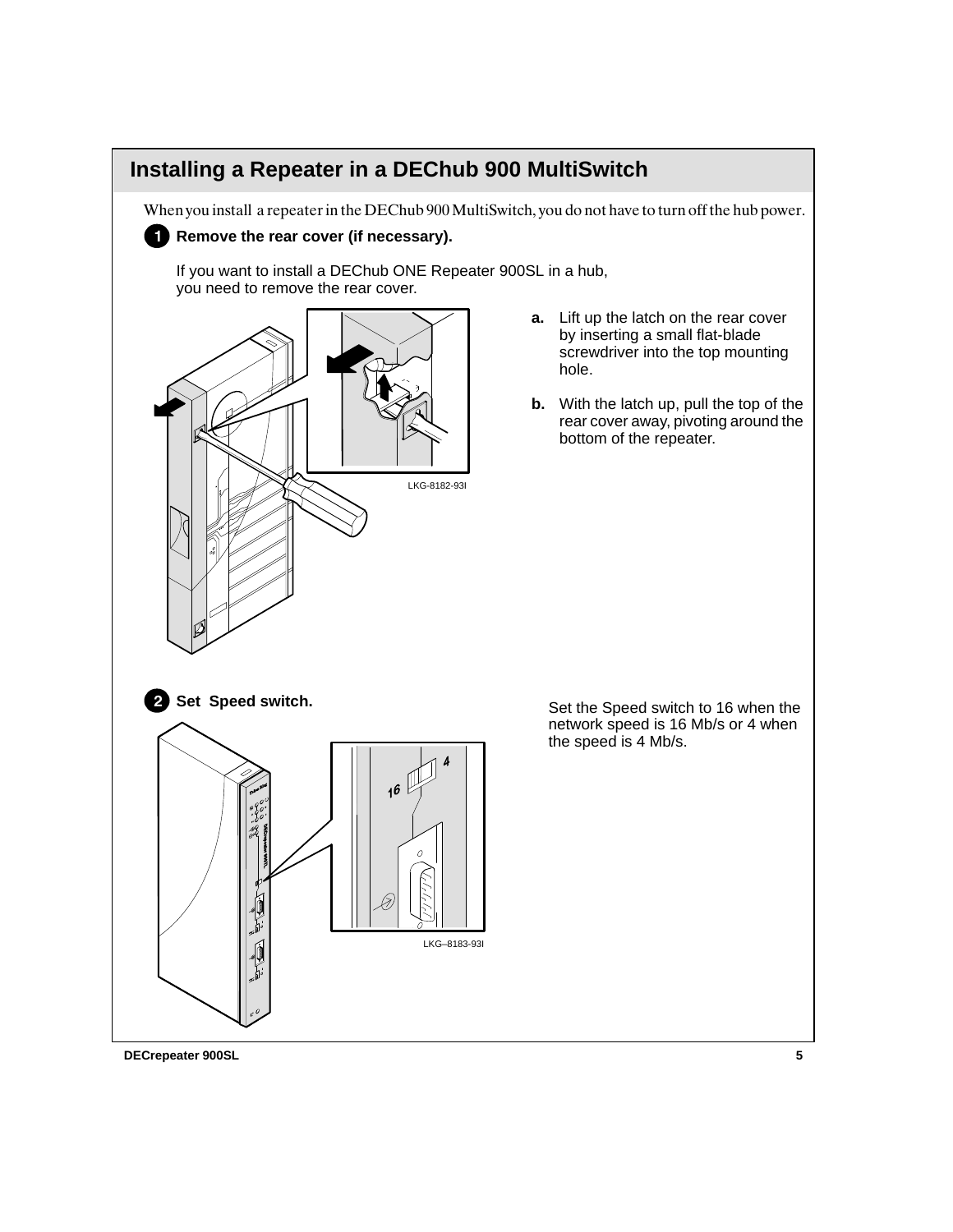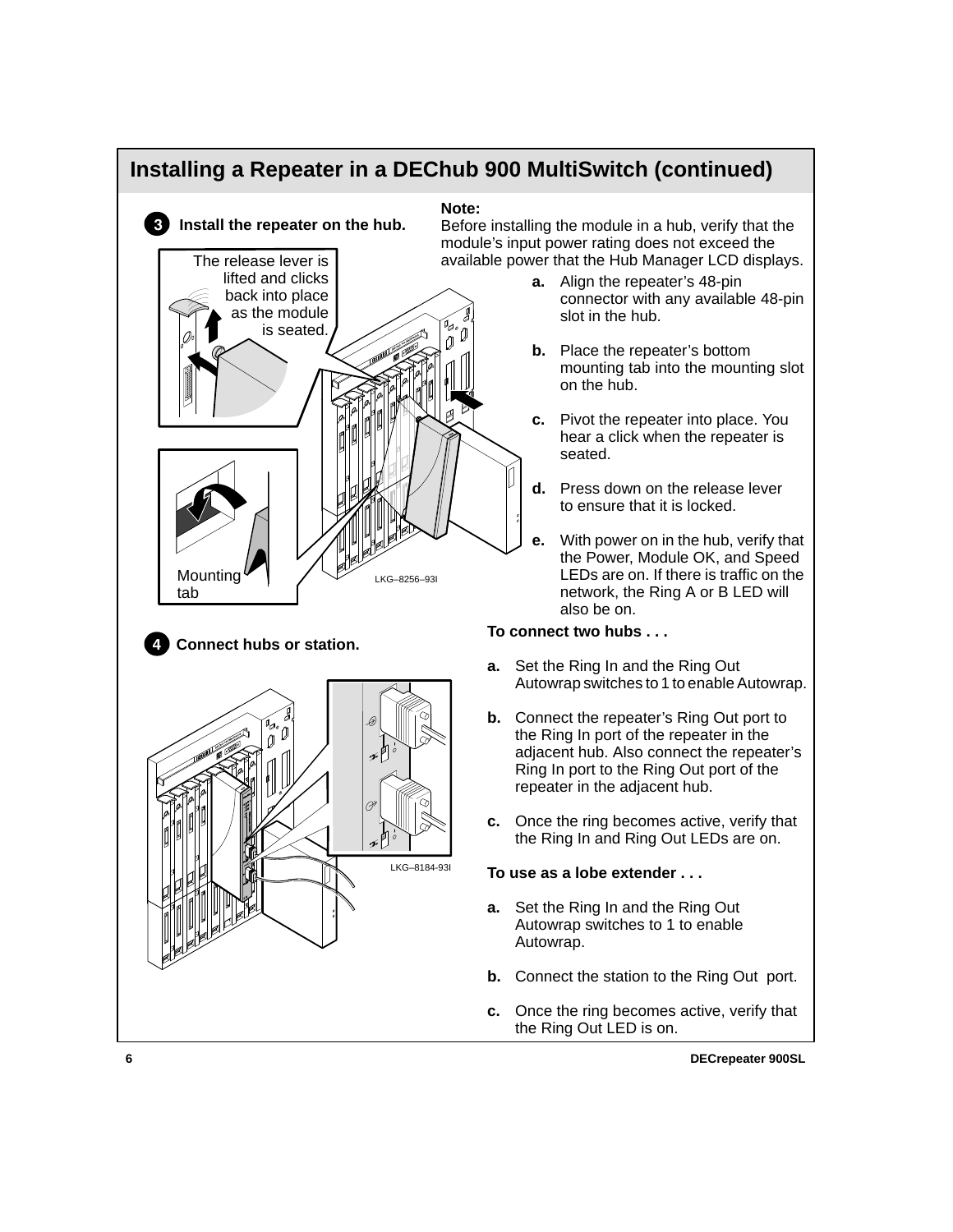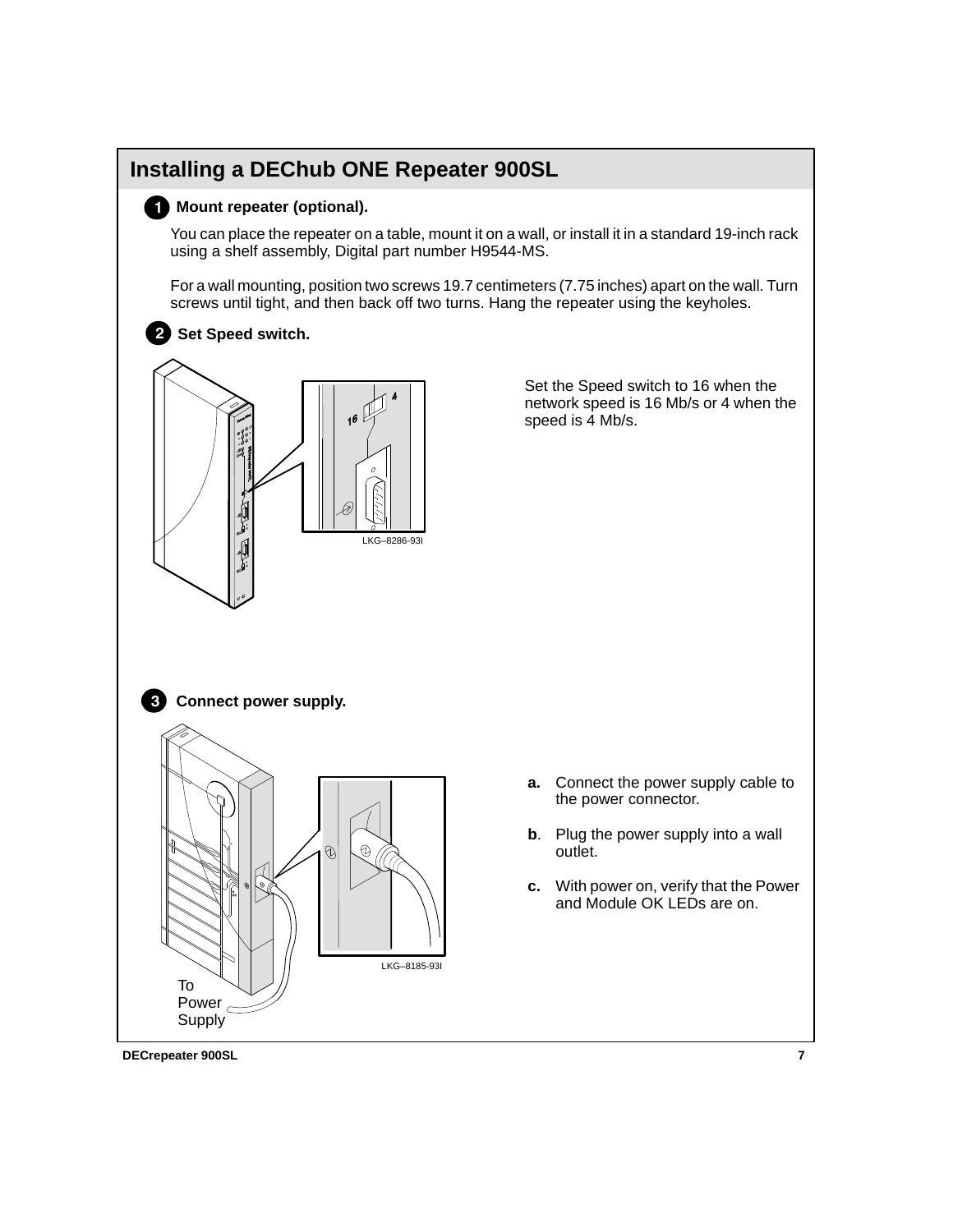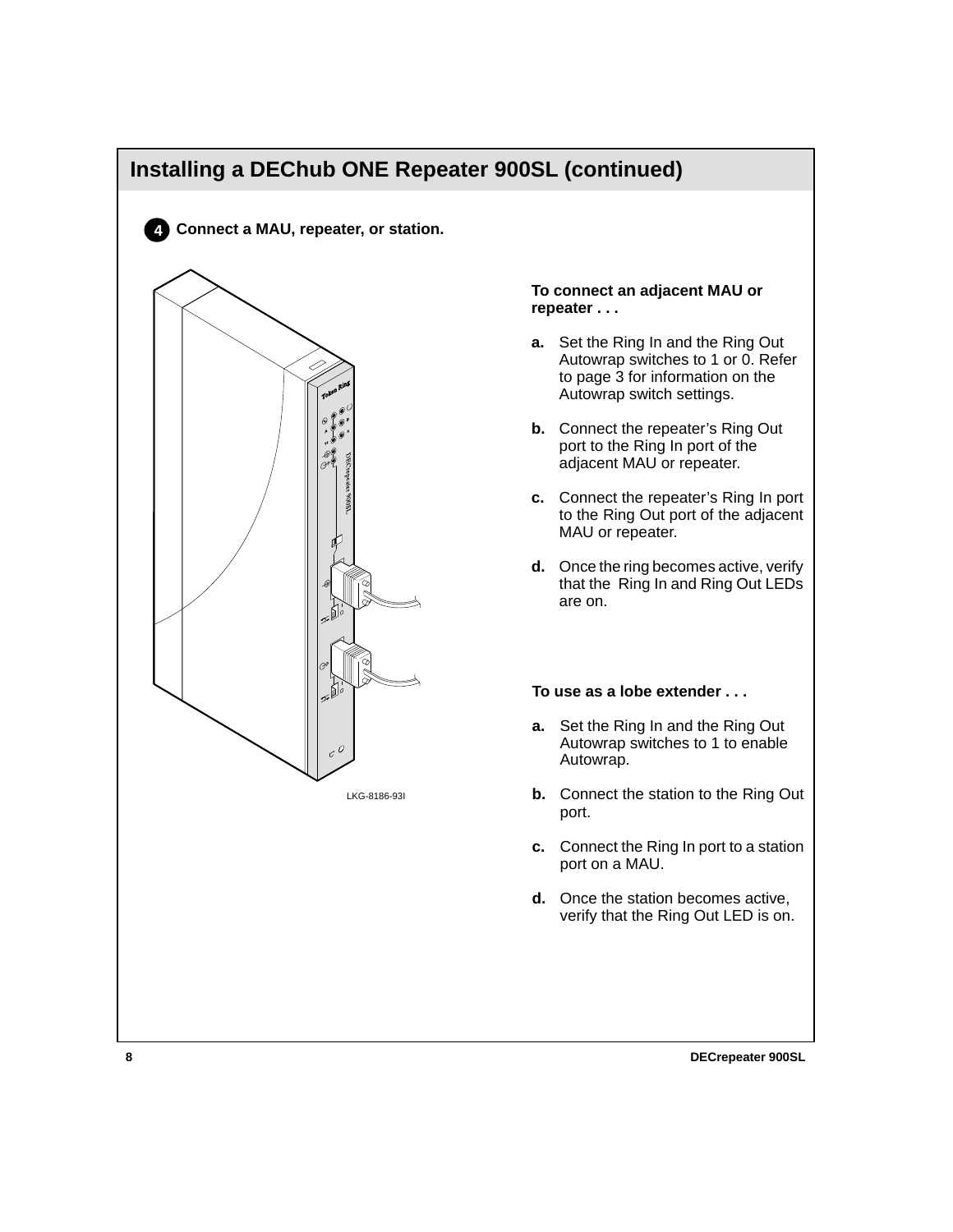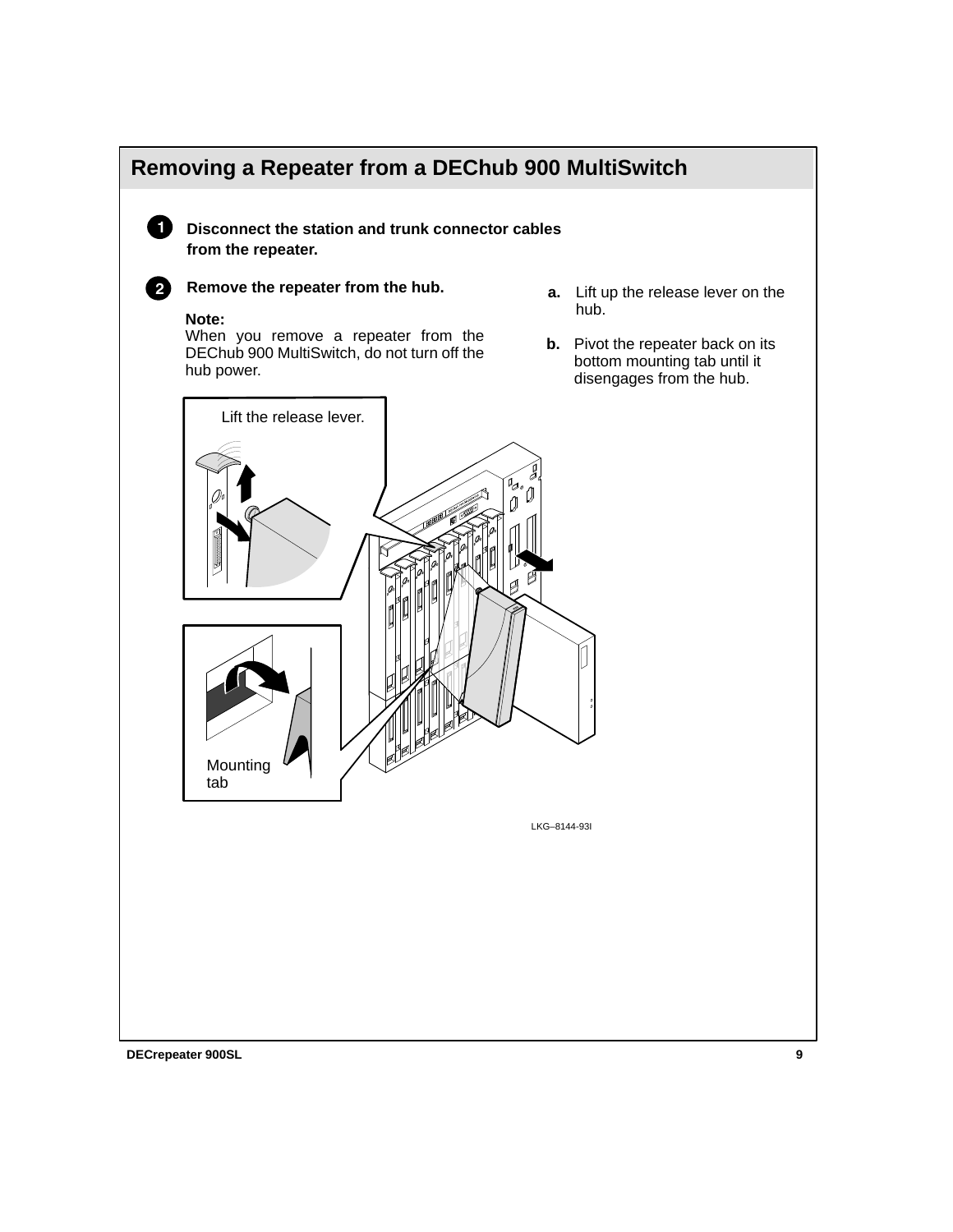## **LED Summary**

The LEDs indicate status by being on, off, and flashing. Flashing LEDs indicate special situations. There are two flashing patterns and a scroll pattern. When an LED indicates a continuous single-flash pattern, network management has disabled the port. A continuous double-flash pattern indicates the wrong speed. In a scroll pattern, the LEDs turn on and off in a set order.

| LED <sup>1</sup>       | Off                                                                                  | On                               | <b>Flashing</b>                                                                                                                                        |
|------------------------|--------------------------------------------------------------------------------------|----------------------------------|--------------------------------------------------------------------------------------------------------------------------------------------------------|
| Power                  | No power                                                                             | Power OK                         | N/A                                                                                                                                                    |
| Module OK              | Self-test failed<br>or not operating                                                 | Self-test OK                     | N/A                                                                                                                                                    |
| Speed<br>$(4/16$ Mb/s) | No power, or<br>repeater needs<br>an upgrade.<br>(see Ring A/B<br>LED <sub>s</sub> ) | Valid speed                      | N/A                                                                                                                                                    |
| Ring In/<br>Ring Out   | Inactive or<br>wire fault                                                            | Connected to network             | Continuous single flash: network<br>management disabled port.<br>Continuous double flash: wrong speed.                                                 |
| <b>Hub MAU ONLY:</b>   |                                                                                      |                                  |                                                                                                                                                        |
| Ring A/B               | Not connected                                                                        | Connected to Ring A<br>or Ring B | Continuous single flash: network<br>management disabled port.<br>A and B alternately flash: repeater needs<br>an upgrade or an upgrade is in progress. |

<sup>1</sup> Scroll: During power-up self-tests, all LEDs, except for the Power LED, will indicate a scrolling pattern.

### **Ring Speed Note:**

Even if you set the repeater's Speed switch to the wrong speed, no data will be lost or corrupted. Traffic loops back at the point where there is a speed mismatch, and the rest of the network remains operational.

The repeater's speed detection feature protects the network from devices that are set at the wrong network speed. When using some non–Digital equipment, isolating faults and reconfiguring the network may take up to 20 seconds.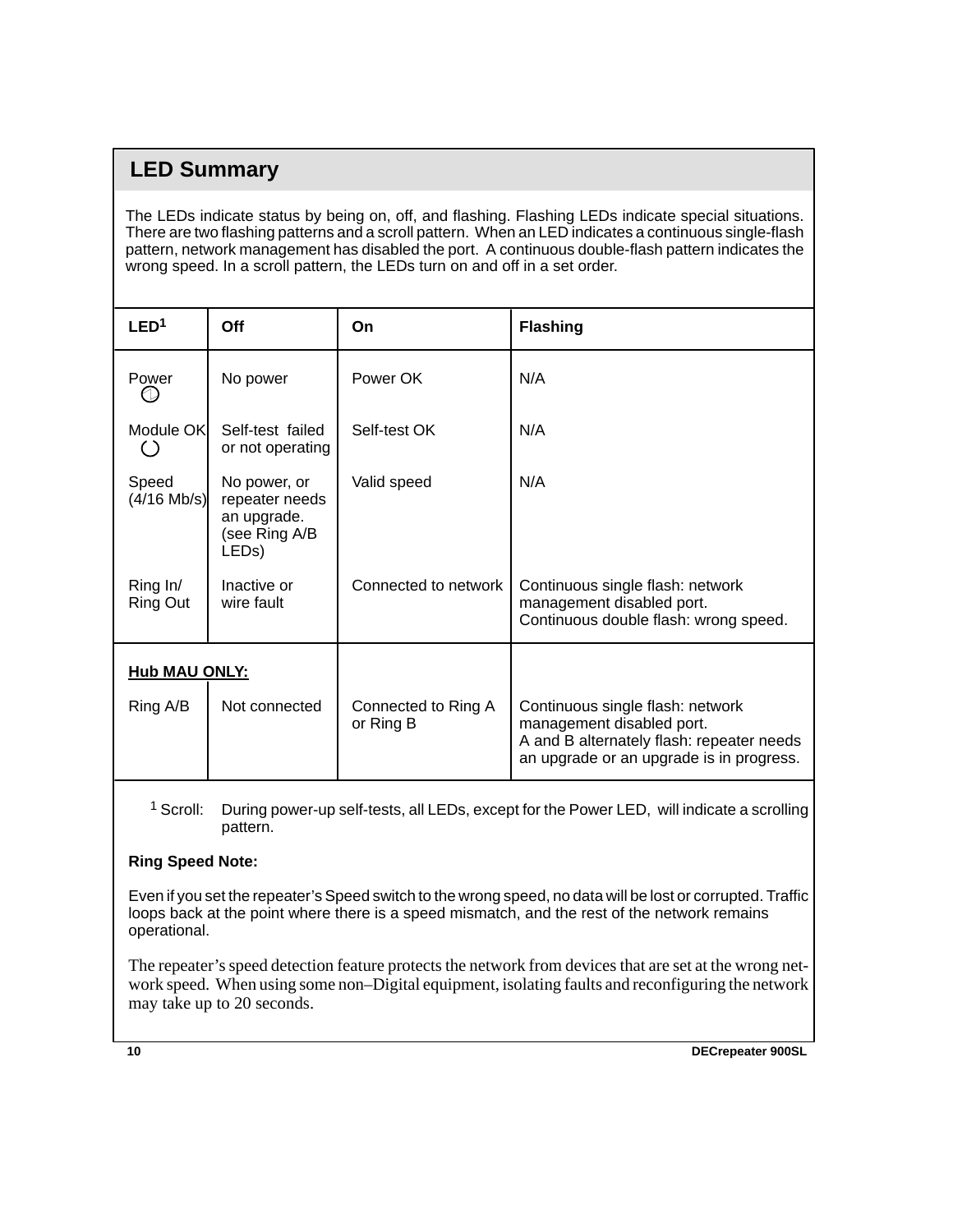## **Repeater Cabling**

Table 1 lists the maximum distance between two adjacent repeaters, and between a repeater and a station.

### **Table 1 Maximum Cable Length between Active Units1**

| Speed     | STP             |
|-----------|-----------------|
| 4 Mb/s    | 600 m (1967 ft) |
| $16$ Mb/s | 300 m (983 ft)  |

1 All distances include patch cables and hub connections.

Table 2 shows the industry guideline for cable length between a repeater and a passive MAU. Although cable lengths in excess of these distances are physically possible with a DECrepeater 900SL, Digital recommends that you keep cable lengths within the maximums found in the industry guideline to allow for future network expansion and upgrade.

#### **Table 2 Industry Cable Length Guideline between a Repeater and a Passive MAU1**

| <b>Speed</b> | STP            |
|--------------|----------------|
| 4 Mb/s       | 100 m (327 ft) |
| $16$ Mb/s    | 100 m (327 ft) |

1 All distances include patch cables and hub connections.

### **DEChub 900 MultiSwitch Configuration**

### **Multiple Hubs**

A repeater is needed in each DEChub 900 MultiSwitch to connect hubs in a multiple hub network.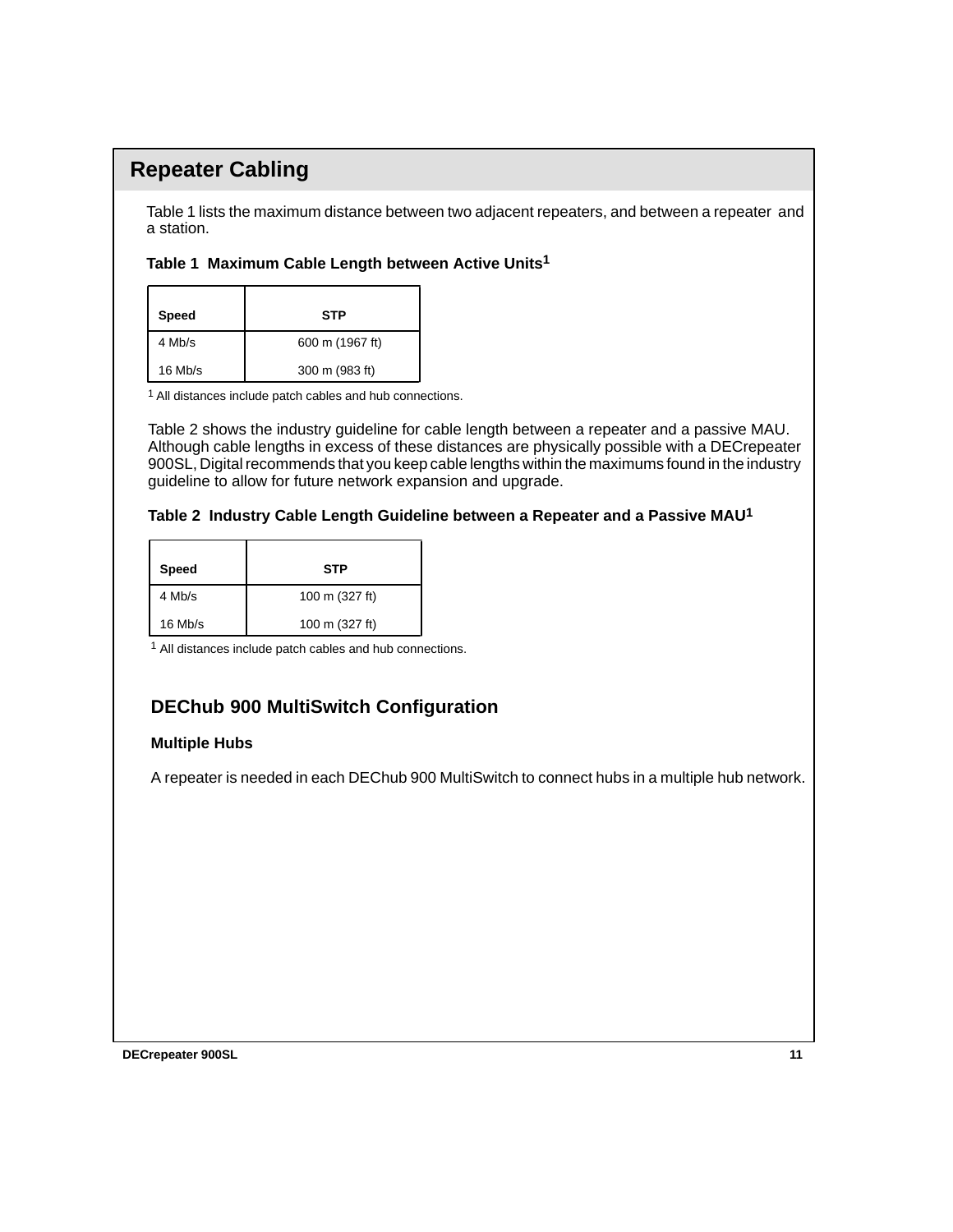### **Repeater Cabling (continued)**

### **DEChub ONE Configuration**

#### **UTP Cable:**

#### **Multiple Wiring Closets**

Digital recommends that you use repeaters to segment the ring in a network with multiple wiring closets.

When distances exceed the lobe lengths in Table 2, or if the MAU does not have Digital's Autowrap functionality, two repeaters are required.

When a MAU has Autowrap enabled, only one repeater is required per wiring closet if the distance between the wiring closets does not exceed the distances shown in Table 2.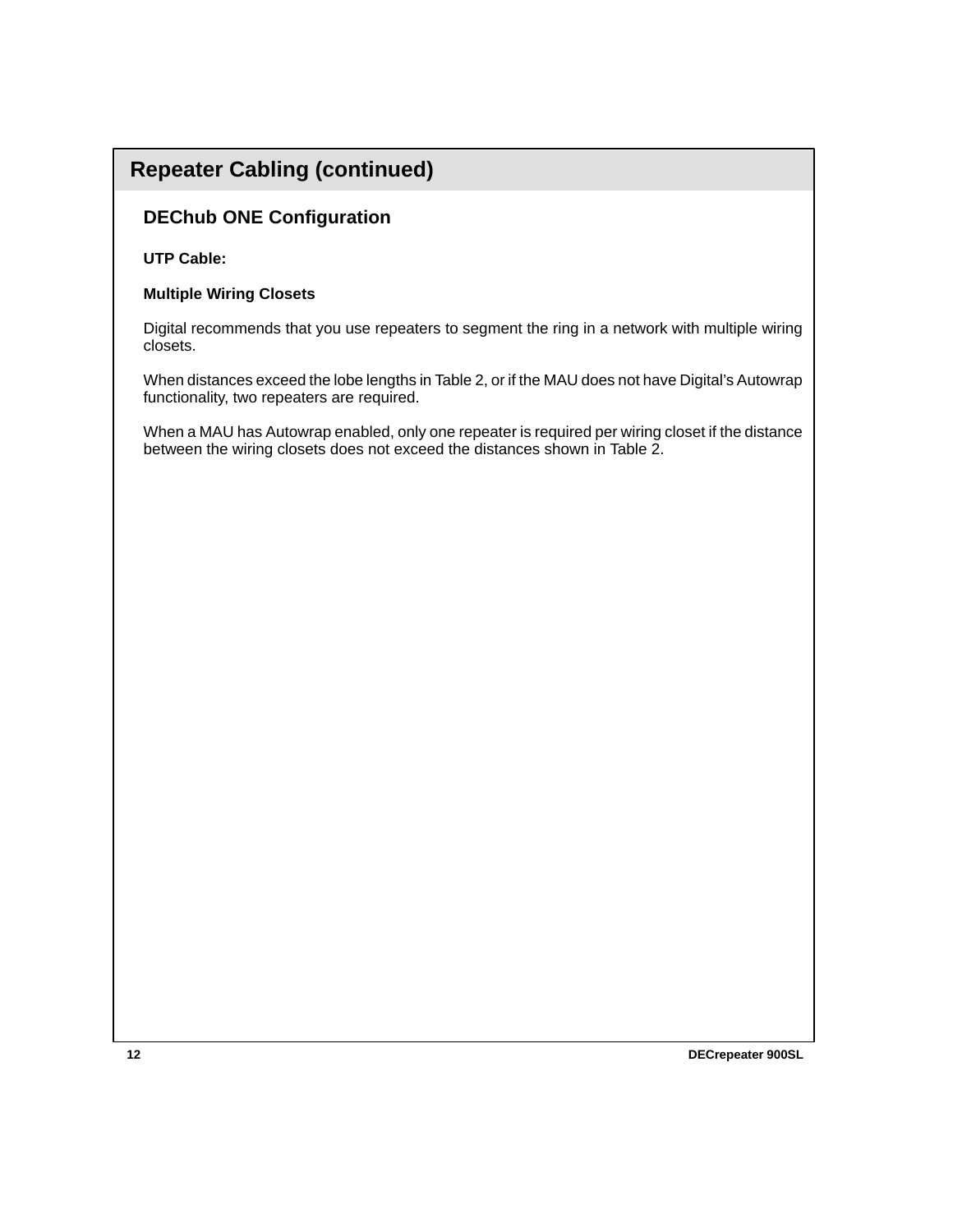| <b>Problem Solving</b>                               |                                                                     |                                                                                                                       |  |  |  |
|------------------------------------------------------|---------------------------------------------------------------------|-----------------------------------------------------------------------------------------------------------------------|--|--|--|
|                                                      |                                                                     |                                                                                                                       |  |  |  |
| If                                                   | Then                                                                | Do This                                                                                                               |  |  |  |
| <b>DEChub 900 MultiSwitch and DEChub ONE</b>         |                                                                     |                                                                                                                       |  |  |  |
| Power LED is off.                                    | Repeater does not have<br>power.                                    | Verify that outlet has power.<br>Check power connection to<br>repeater.<br>Replace power supply.<br>Replace repeater. |  |  |  |
| Module OK LED is off.                                | Repeater failed self-test.                                          | Replace repeater.                                                                                                     |  |  |  |
| Ring A and B LEDs alternately<br>flash.              | Repeater needs an upgrade<br>or an upgrade is in progress.          | If you have network management,<br>do a downline load;<br>otherwise, replace repeater.                                |  |  |  |
|                                                      |                                                                     | Wait for upgrade to complete.                                                                                         |  |  |  |
| Ring In or Ring Out LED has<br>single flash pattern. | Network management<br>disconnected the repeater's<br>RI or RO port. | To change settings, you can use<br>network management commands<br>or the repeater's Reset switch.                     |  |  |  |
| Ring In or Ring Out LED has<br>double flash pattern. | Repeater and ring have<br>different speed settings.                 | Change the speed setting of the<br>repeater, stations or the ring.                                                    |  |  |  |
|                                                      |                                                                     |                                                                                                                       |  |  |  |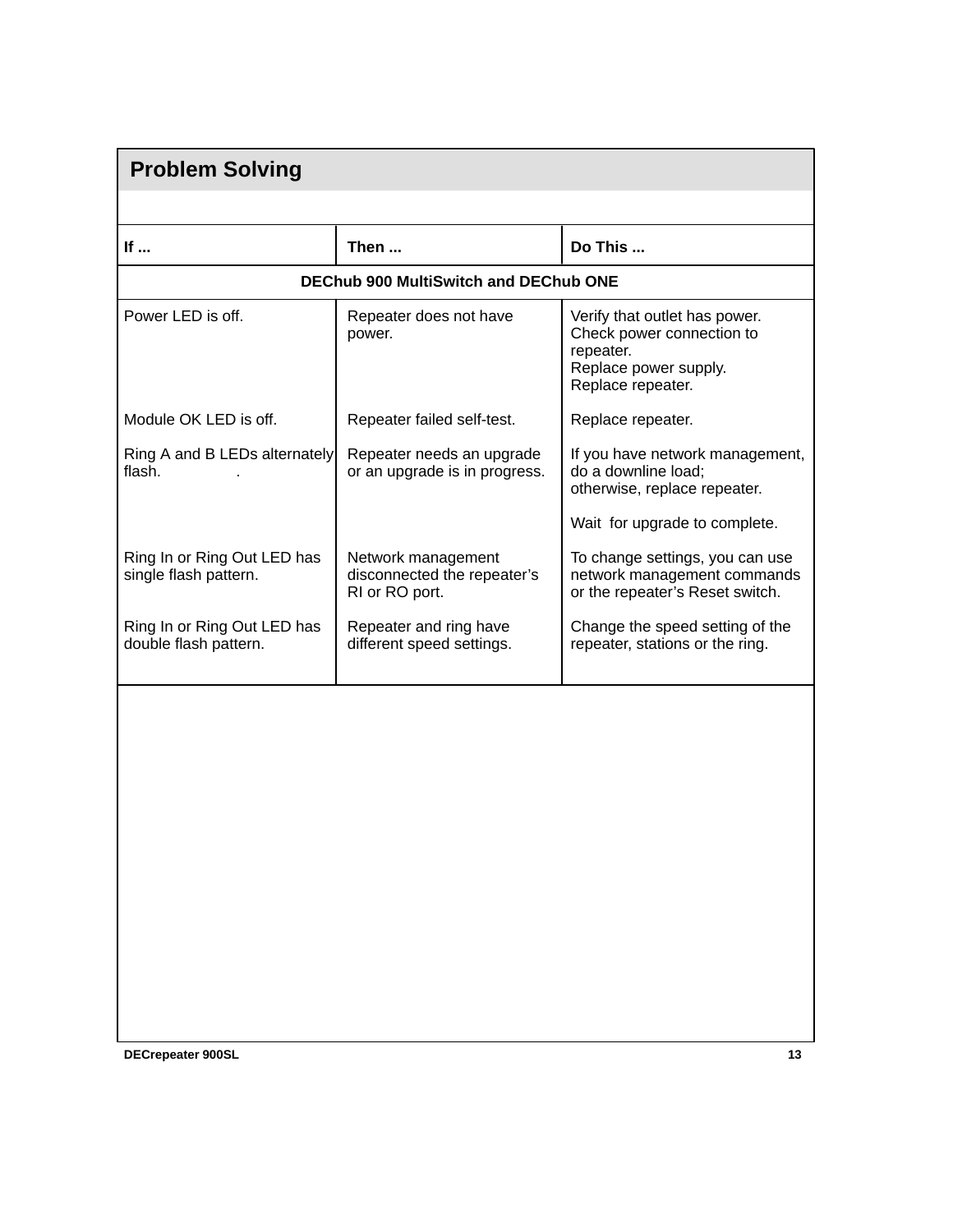| <b>Problem Solving (continued)</b>                     |                                                           |                                                                                                   |  |  |  |
|--------------------------------------------------------|-----------------------------------------------------------|---------------------------------------------------------------------------------------------------|--|--|--|
|                                                        |                                                           |                                                                                                   |  |  |  |
| If                                                     | Then                                                      | Do This                                                                                           |  |  |  |
| <b>DEChub 900 MultiSwitch ONLY</b>                     |                                                           |                                                                                                   |  |  |  |
| Ring In, Ring Out and Ring A/B<br>LEDs flash together. | Network management has<br>disabled repeater.              | To change settings, you can use<br>network management commands<br>or the repeater's Reset switch. |  |  |  |
| Repeater does not connect to<br>hub.                   | Network management will not<br>connect repeater to hub.   | Check speed and hub<br>settings for incorrect network<br>management overrides.                    |  |  |  |
| Repeater does not work<br>in a DEChub 90.              | DEChub 90 only supports<br>Ethernet networks.             | A DEChub 900 MultiSwitch<br>supports token ring networks.                                         |  |  |  |
|                                                        | <b>DEChub ONE ONLY</b>                                    |                                                                                                   |  |  |  |
| Ring In and Ring Out LEDs<br>flash together.           | Network management has<br>disabled repeater.              | To change settings, you can use<br>network management commands<br>or the repeater's Reset switch. |  |  |  |
| Vendor's MAU or repeater<br>causes loopback on ring.   | Vendor's unit is incompatible<br>with Digital's Autowrap. | Set Autowrap switches to 0 on the<br>DECmau or DECrepeater adjacent<br>to the vendor's unit.      |  |  |  |
| Network crashes when a MAU<br>or repeater fails.       | Vendor's unit does not have<br>Digital's Autowrap.        | Set Autowrap switches to 1 on the<br>DECmau or DECrepeater adjacent<br>to the failed unit.        |  |  |  |
|                                                        |                                                           |                                                                                                   |  |  |  |
|                                                        |                                                           |                                                                                                   |  |  |  |
|                                                        |                                                           |                                                                                                   |  |  |  |
|                                                        |                                                           |                                                                                                   |  |  |  |
|                                                        |                                                           |                                                                                                   |  |  |  |
|                                                        |                                                           |                                                                                                   |  |  |  |
| 14                                                     |                                                           | DECrepeater 900SL                                                                                 |  |  |  |